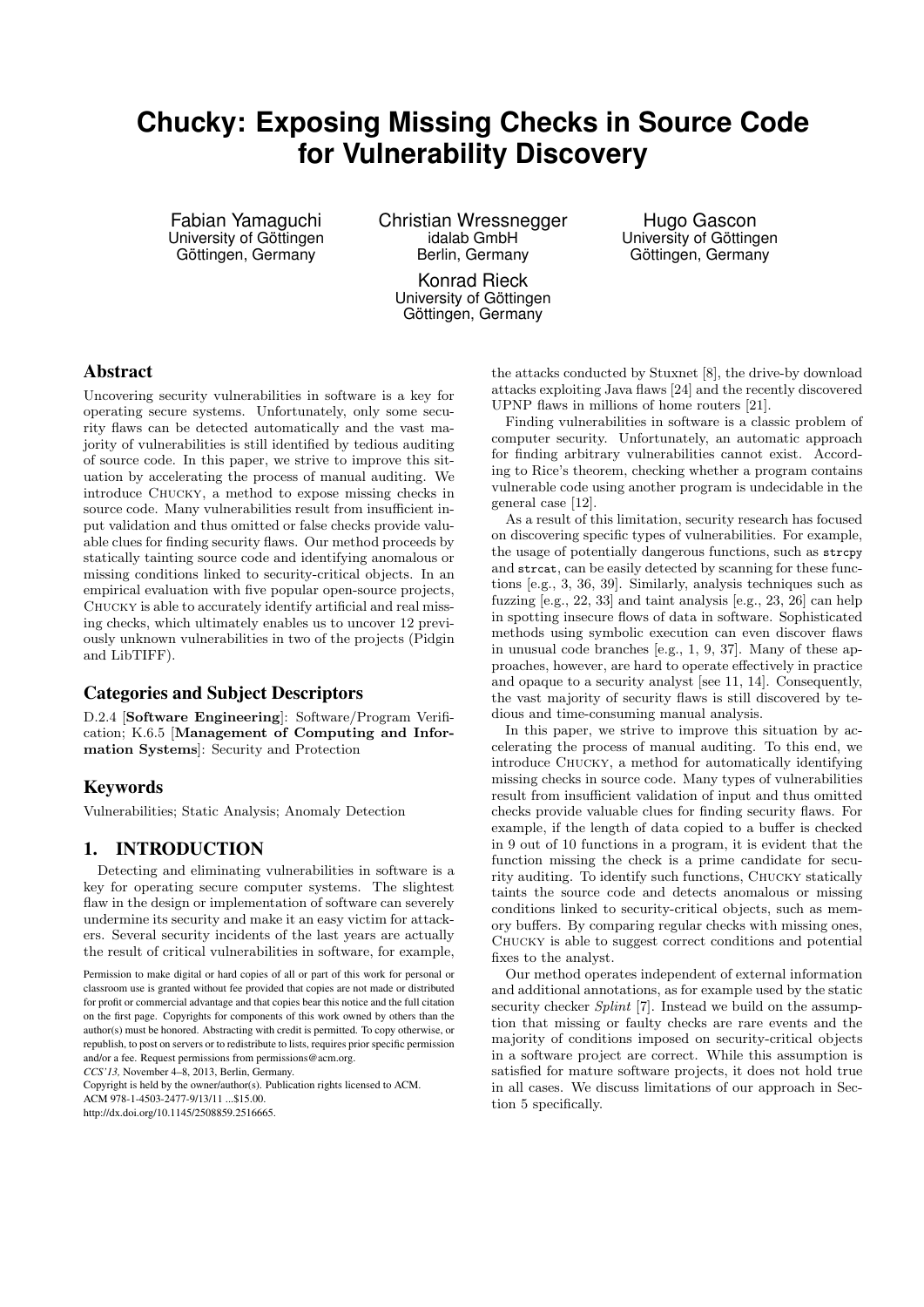We demonstrate the efficacy of our approach in a qualitative and quantitative evaluation, where we analyze missing checks in the code of the following popular open-source projects: Firefox, Linux, LibPNG, LibTIFF and Pidgin. For all projects, Chucky is able to identify artificial and real missing checks accurately with few false positives. This accuracy ultimately enables us to identify 12 different previously unknown vulnerabilities in two of the projects, namely Pidgin and LibTIFF.

In summary, we make the following contributions:

- Identification of missing checks. We introduce a novel method for static analysis of source code that is able to automatically identify missing checks for vulnerability discovery.
- Anomaly detection on conditions. Our method embeds functions in a vector space, such that missing and unusual expressions in their conditions can be identified automatically.
- Top-down and bottom-up analysis. Taint analysis enables us to spot missing checks on untrusted input sources (top-down) as well as when accessing securitycritical sinks (bottom-up).
- Suggestion of corrections. During auditing our method is able to suggest potential fixes to an analyst by highlighting differences between a missing check and regular ones.

The rest of this paper is structured as follows: we review missing-check vulnerabilities in Section 2 and introduce Chucky in Section 3 along with technical details. We evaluate its ability to expose missing checks on real source code in Section 4. Limitations and related work are discussed in Section 5 and 6, respectively. Section 7 concludes the paper.

## 2. MISSING-CHECK VULNERABILITIES

Many critical classes of vulnerabilities in software are a direct consequence of missing checks. This includes flaws in access control, such as missing checks of user permissions, as well as purely technical defects, such as buffer and integer overflows resulting from missing range checks. The consequences of these classes of vulnerabilities can be dramatic. For example, in January 2013 a vulnerability in the Java 7 runtime caused by a missing check in an access control component allowed attackers to install malware on millions of hosts (CVE-2013-0422). Thus, finding missing checks is crucial for securing software and computer systems.

Throughout this paper, we adopt the terminology established in the field of taint analysis for discussing missing checks [see 29]. In taint analysis, data entering a program via a source is monitored as it propagates to a sink, possibly undergoing validation in the process. Using this terminology we can discriminate two types of security checks in source code, both of which Chucky is designed to analyze.

• Checks implementing security logic. Programs implementing access control, such as Web applications or operating system kernels, perform security checks to restrict access to resources. Methods to detect specific types of these flaws have been proposed for Web applications [31] as well as Linux kernel code [34]. In this setting, parameters or global variables act as input

```
1 int foo(char *user, char *str, size t n)
\overline{2}3 char buf[BUF_SIZE], *ar;<br>4 size_t len = strlen(str)
            size t len = strlen(str);
 5
 6 if(!is_privileged(user))<br>
\frac{7}{7}7 return ERROR;
 8
9 if(len >= BUF_SIZE) return ERROR;<br>10 memcpy(buf, str, len);
            memcpy(buf, str, len);
\frac{11}{12}12 \begin{array}{|c|c|}\n 12 & \text{ar} = \text{malloc(n)}; \\
 13 & \text{if (!ar) return}\n\end{array}if(!ar) return ERROR;
14
15 return process(ar, buf, len);
16 }
```
Figure 1: Exemplary security checks in a C function: a check implementing security logic (line 6) and two checks ensuring secure API usage (line 9 and 13).

sources, which need to be validated. As an example, consider the first check in Figure 1, where the parameter user is validated before allowing the remaining code of the function to be executed.

• Checks ensuring secure API usage. Regardless of security logic, checks to ensure secure operation of internal and external APIs are required. As an example, consider the last two checks shown in Figure 1. To protect from buffer overflows, the first check validates the variable len derived from the source strlen before it is propagated to the sink memcpy. Moreover, the second check validates the return value of the source malloc to ensure that subsequent code does not cause a denial of service condition by dereferencing a NULL-pointer.

Chucky is based on the key observation that sources and sinks are usually employed many times within a code base, each time requiring similar security checks to be implemented. As a consequence, there often exist typical patterns for checking data retrieved from sources or propagated to sinks. If such patterns can be automatically inferred from the code, it is possible to detect deviations from these patterns and thereby spot potential vulnerabilities.

## 3. IDENTIFYING MISSING CHECKS

Exposing missing checks in source code poses two main challenges: First, typical checks must be determined automatically by leveraging information scattered throughout the code base. Second, any deviations from these checks need to be detected and presented to the analyst while browsing the code. Moreover, the analyst must be able to easily comprehend how the method arrives at its results.

To address these problems, our method implements a fivestep procedure, which can be executed for each source and sink referenced by a selected function. This procedure combines techniques from static analysis and machine learning to determine missing checks and provide supporting evidence. The five steps are illustrated in Figure 2 and outlined in the following:

1. Robust Parsing. Conditions, assignments and API symbols are first extracted from a function's source code using a robust parser [20]. In particular, the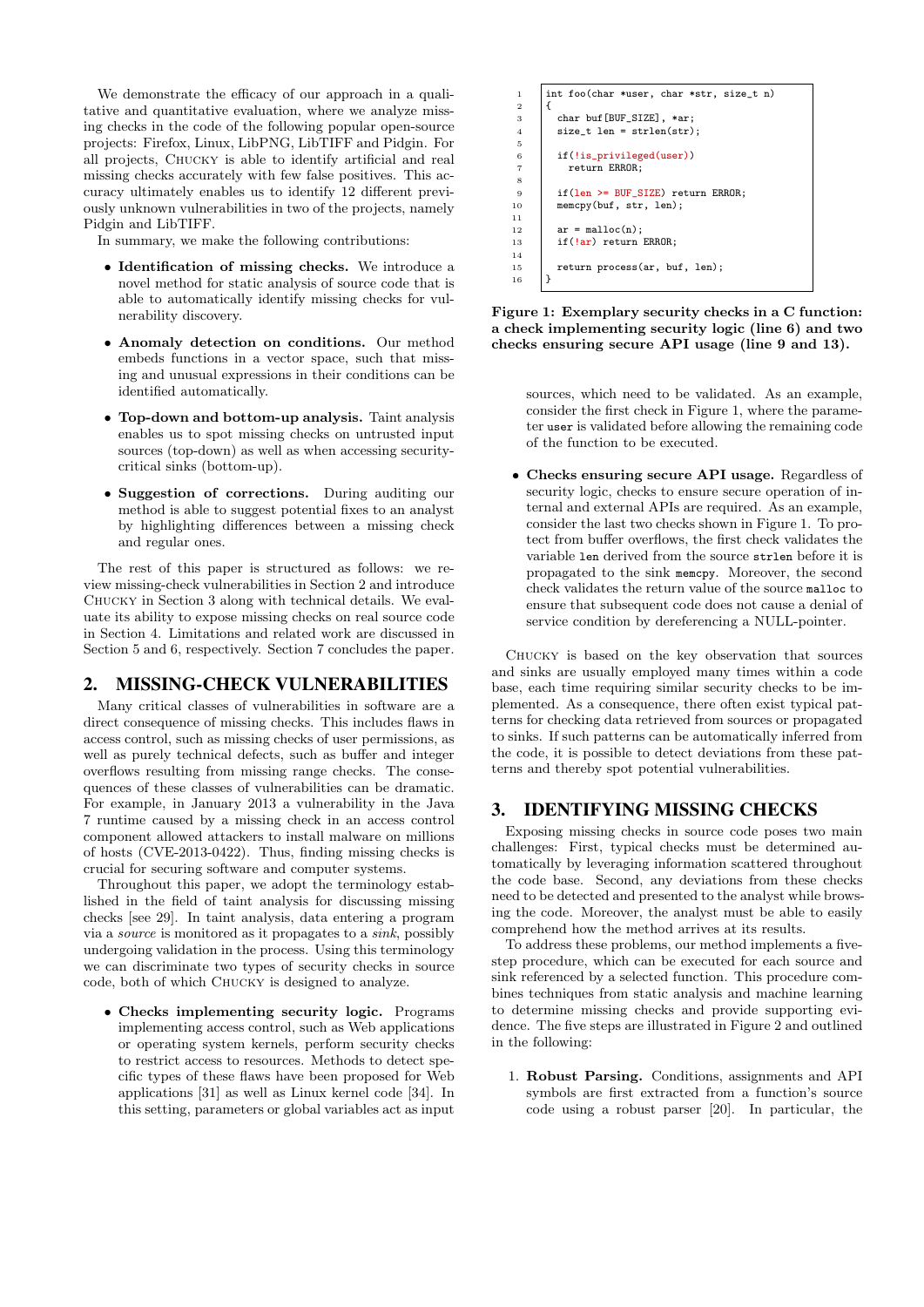

Figure 2: Overview of Chucky: (1) sources and sinks are identified, (2) functions with similar context are grouped, (3) variables depending on the sources/sinks are tainted, (4) functions are embedded in a vector space using tainted conditions, and (5) functions with anomalous or missing conditions are detected.

sources and sinks used in each of the functions are determined. The remaining four steps are then executed for each source or sink independently.

- 2. Neighborhood discovery. The necessity of a check highly depends on the context code operates in. Our method thus identifies functions in the code base operating in a similar context to that of the selected function using techniques inspired by natural language processing (Section 3.2).
- 3. Lightweight tainting. To determine only those checks associated with a given source or sink, lightweight tainting is performed for the function under examination and all its neighbors in top-down and bottom-up direction (Section 3.3).
- 4. Embedding of functions. The selected function and its neighbors are then embedded in a vector space using the tainted conditions such that they can be analyzed using machine learning techniques (Section 3.4).
- 5. Anomaly Detection. The embedding of functions enables us to geometrically search for missing checks. In particular, we compute a model of normality over the functions, such that anomalous checks can be identified by large distances from this model (Section 3.5).

In the following sections, we describe these steps in more detail and provide the necessary technical as well as theoretical background.

# 3.1 Robust Parsing

Reasoning about missing checks requires a deep understanding of program syntax. Chucky therefore begins by parsing code using a robust parser for  $C/C++$  developed during our research. The parser is based on an island grammar [see 20] for the parser generator ANTLR [25] and provides abstract syntax trees (ASTs) for all functions of a code base even when declarations can only be resolved partially. This allows CHUCKY to be directly employed without requiring code to be compiled or a build environment to be configured. To encourage more research in the area, we have made our parser available as open-source software<sup>1</sup>. CHUCKY employs this parser to extract the following information from each function.

- Sources and sinks. All function parameters, function calls as well as global and local variables are potential sources or sinks of information, each of which may be tied to a unique set of conditions required for secure operation. Chucky therefore begins by extracting all sources and sinks from each function. The granularity of the analysis is further increased by taking fields of structures into account. As an example, consider Figure 3 where all sources and sinks of the function foo are marked.
- **API symbols.** Additionally, we extract API symbols as a prerequisite for neighborhood discovery (see Section 3.2). All types used in parameter and local variable declarations as well as the names of all functions called are considered as API symbols.
- Assignments. Assignments describe the flow of information between variables, which we exploit to determine conditions related to a sink by performing lightweight tainting (see Section 3.3). For each assignment, we store the subtree of the AST referring to the left- and right-value of the assignment.
- Conditions. Ultimately, functions are compared in terms of the conditions they impose when using a source or sink (see Sections 3.4 and 3.5). As conditions, we consider all expressions of control statements such as those introduced by the keywords if, for or while as well as those found in conditional expressions. To provide access to partial expressions, we store conditions as references to corresponding subtrees of the AST rather than as flat strings.

Upon completion of this step, patterns can be determined for each of the extracted sources and sinks and analyzed for missing checks, as explained in the following sections.

# 3.2 Neighborhood Discovery

Security checks are often highly context dependent. For example, omitting checks on string operations may be perfectly acceptable when parsing configuration files, while posing a serious threat when processing network data. Chucky accounts for this difference by only comparing the function under examination to functions sharing a similar context. This is achieved by identifying the neighborhood of the function, that is, related functions using similar API symbols. The rationale behind this choice is that the combination of interfaces used by a function is characteristic for the subsystem it operates in as well as the functionality it implements.

<sup>1</sup>https://github.com/fabsx00/joern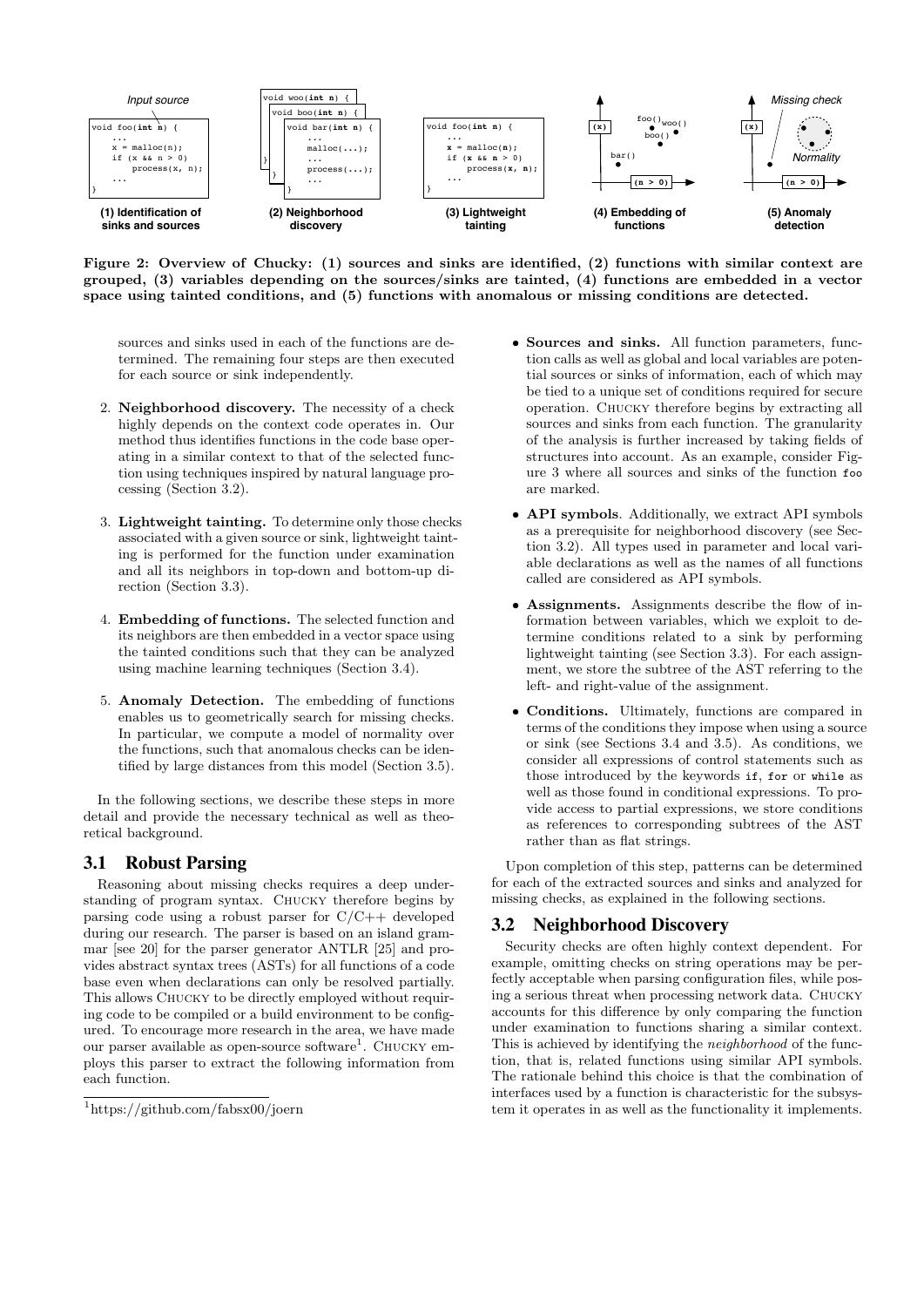

Figure 3: C function with sources and sinks: All parameters (line 1), global and local variables (lines 3,4 and 9) and function calls (line 4, 6, 10, 12 and 15) are marked for analysis.

For discovering these neighboring functions, we adapt the classic bag-of-words model from natural language processing that is commonly used to compare text documents [28]. Similar to the words in these documents, we represent each function in the code base by the API symbols it contains. We then map the functions to a vector space, whose dimensions are associated with the frequencies of these symbols [see 41]. Functions using a similar API lie close to each other in this vector space, whereas functions with different context are separated by large distances.

Formally, we define a mapping  $\phi$  from the set of all functions  $X = \{x_1, \ldots, x_m\}$  to  $\mathbb{R}^{|A|}$  where A is the set of all API symbols contained in  $X$ . This mapping is given by

$$
\phi: X \to \mathbb{R}^{|A|}, \ \ \phi(x) \mapsto \big(I(x,a) \cdot \mathrm{TFIDF}(x,a,X)\big)_{a \in A}
$$

where  $I$  is an indicator function defined as

$$
I(x, a) = \begin{cases} 1 & \text{if } x \text{ contains API symbol } a \\ 0 & \text{otherwise} \end{cases}
$$

and  $TFIDF(x, a, X)$  a standard weighting term from information retrieval [28]. The rationale behind the use of this term is to lower the impact of very frequently used API symbols on the similarity of functions.

This geometric representation enables us to identify the k-nearest neighbors  $\mathcal{N} \subset X$  of the selected function x with respect to the source or sink s. We determine this set  $\mathcal N$  by first extracting all functions of the code base that reference s. We then calculate the cosine distance of their corresponding vectors to  $\phi(x)$  and finally select those k functions with the smallest distance.

Note, that Chucky is not very sensitive to the choice of the parameter  $k$ , as we demonstrate in Section 4, where values between 10 and 30 provide good performance. As a result of the neighborhood discovery, only the function under examination and its neighbors need to be processed in the following steps of the analysis.

## 3.3 Lightweight Tainting

Among the many checks present in a regular function, only a subset is relevant for a chosen source or sink. Analyzing the function in terms of its use of a specific source or sink therefore requires unrelated checks to be discarded automatically. However, this selection of relevant checks is



Figure 4: Dependency graph for function foo. Nodes reachable from memcpy are shaded, where the taint propagation stops at function boundaries. Isolated nodes are omitted.

not trivial, as it requires the flow of data between variables to be taken into account.

To address this problem, Chucky performs lightweight tainting of the code of the target function and all its neighbors for each source or sink in two stages:

- 1. Dependency modelling. A directed graph is created to model the dependencies between variables. The nodes of the graph correspond to the identifiers used in the function (i.e., sources and sinks), while the edges reflect assignments between identifiers. Edges are also added if identifiers are parameters of functions.
- 2. Taint propagation. Starting from the identifier corresponding to a selected source or sink, the graph is traversed in top-down as well as bottom-up direction to discover all related identifiers. The propagation stops at function boundaries, that is, edges from parameters to functions are not followed.

An example of a dependency graph for the function foo from Figure 3 is shown in Figure 4. The identifier memcpy has been picked as source/sink for the analysis. Three identifiers are tainted (gray shading) including directly connected nodes, such as len and buf, as well as indirectly linked nodes, such as strlen.

Once the tainted identifiers for a function are known, we examine its conditions (see Section 3.1) and remove a condition if it does not reference at least one of the tainted identifiers. We thus restrict the conditions analyzed in subsequent steps only to those conditions related to the source or sink under examination.

## 3.4 Embedding of Functions

In the last two steps, we leverage the information distributed across the function neighborhood to determine typical checks and deviations thereof using anomaly detection. Similar to the technique for neighborhood discovery (Section 3.2), this method for anomaly detection operates on numerical vectors and thus the functions need to be again embedded in a suitable vector space. We implement this embedding as follows.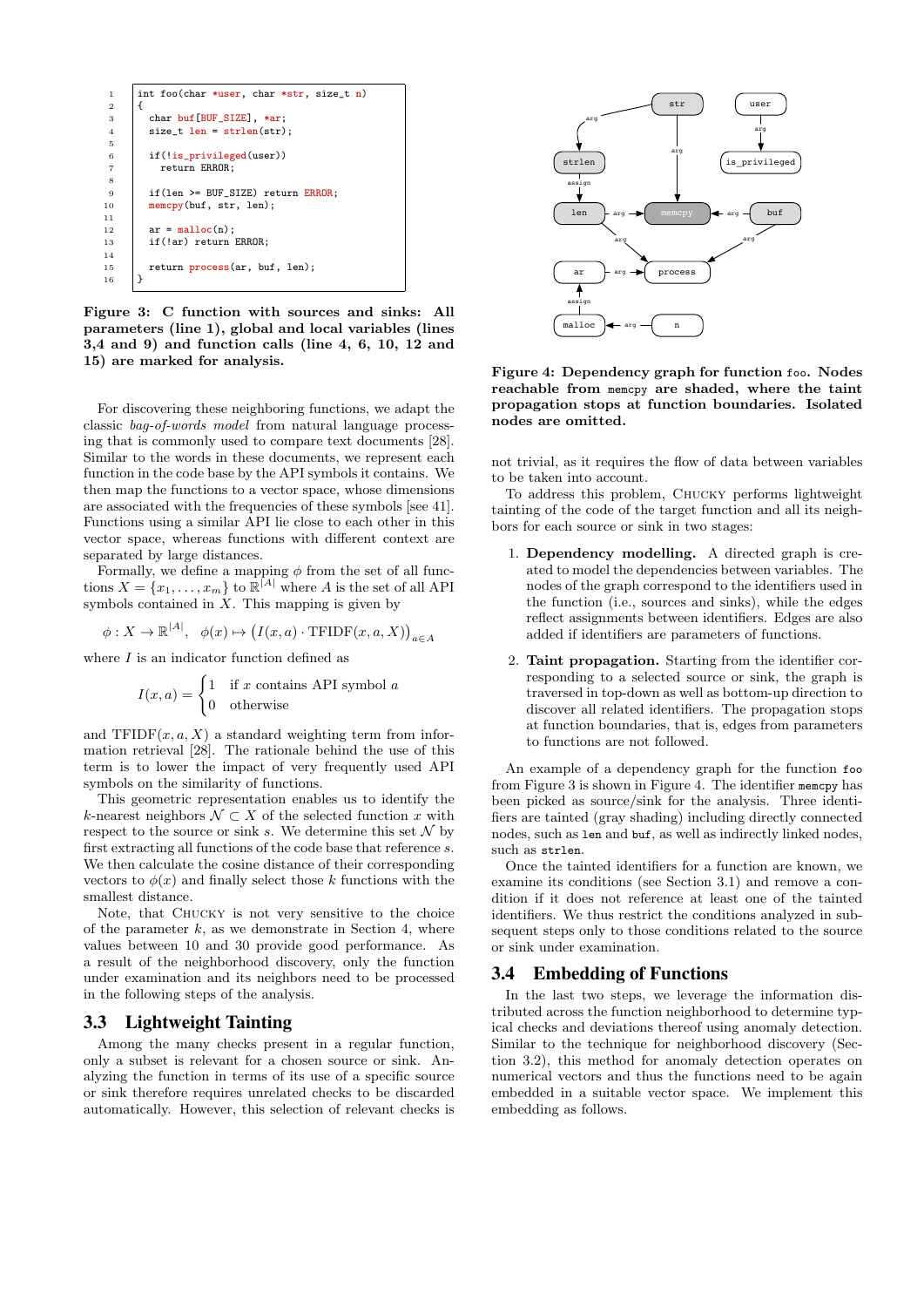

Figure 5: Schematic depiction of embedding. Conditions related to the specified source/sink are extracted from the abstract syntax tree and mapped to a vector space using their expressions.

Upon completion of the previous step, conditions related to the source or sink s are known for each function. We proceed to extract all expressions (including sub-expressions) contained in each of these conditions. The expressions then undergo a simple normalization to account for small syntactical differences in the formulation of checks. In detail, the normalization consists of two transformations.

- 1. Removal of negations. Since Chucky does not account for the actions taken upon evaluation of an expression, negations are removed as the first step of normalization. For the same reason, relational operators are replaced by the symbol \$CMP. Furthermore, numbers are replaced by \$NUM since for example, the expression  $x < 10$  is equivalent to  $x < 1 + 9$ .
- 2. Normalization of arguments and return values If the source or sink of interest is a function, its return value is renamed to \$RET while any variables directly influencing its arguments are renamed to \$ARG. This allows return values and arguments of functions to be compared regardless of the names of variables chosen.

Finally, the functions can be embedded in a vector space by applying a mapping  $\varphi$ , which transforms functions into numerical vectors. To represent each function by all normalized expressions contained in its conditions, we define  $E$  to be the set of all normalized expressions and  $\varphi$  as

$$
\varphi: X \to \mathbb{R}^{|E|}, \quad \varphi(x) \mapsto (I(x, e))_{e \in E}
$$

where  $I$  is an indicator function defined as

$$
I(x, e) = \begin{cases} 1 & \text{if } x \text{ contains } e \text{ in a condition} \\ 0 & \text{otherwise.} \end{cases}
$$

Note that while the total number of expressions contained in the code base may be very large, the vast majority of functions contains only few of these expressions. In practice, this allows for memory efficient implementations using hash maps or sorted arrays [27].

Figure 5 illustrates this process for the function foo from Figure 1. The single condition related to the sink memcpy is first determined and all sub-expressions are extracted and normalized. Finally, the vectorial representation is obtained by applying the mapping  $\varphi$ .

#### 3.5 Anomaly Detection

Based on the embedding of functions, we are finally able to determine missing checks geometrically. To this end, a model of normality quantifying the importance of each expression contained in a check is derived from the embedded neighbors. Measuring the distance to this model allows us

to determine checks that are present in most neighbors but are missing in the examined function. This enables Chucky to pinpoint the exact missing check and report its absence to the analyst. Moreover, an anomaly score can be calculated, allowing particularly interesting code to be returned to the analyst for immediate inspection. Mathematically, this process is implemented as follows.

For each source or sink  $s$  used in a function  $x$  under consideration, a model of normality is calculated based on its neighbors  $N$ . Recalling that in the previous step, each neighbor is mapped to a vector in the space spanned by the expressions contained in its conditions, a natural choice for this model is the center of mass of all embedded neighbor vectors. The model  $\mu \in \mathbb{R}^{|E|}$  is thus computed over all k embedded neighbour functions as

$$
\mu = \frac{1}{|\mathcal{N}|} \sum_{n \in \mathcal{N}} \varphi(n)
$$

Each coordinate of  $\mu$  represents the fraction of the neighbors, that contain a particular Boolean expression in its conditions as a number between 0 and 1. For example, a score of 0.9 in the coordinate associated with the expression \$RET \$CMP \$NUM indicates that 90% the function's neighbors check the return value against a literal number while only 10% do not.

Identifying missing checks is now easy as it merely requires assessing the difference between the embedded function vector  $\varphi(x)$  and the model of normality  $\mu$ . To this end, we calculate the distance vector  $d \in \mathbb{R}^{|E|}$  given by

$$
d = \mu - \varphi(x).
$$

Each coordinate of the vector  $d$  is a value between  $-1$  and +1. Positive numbers denote Boolean expressions that are checked by a fraction of neighbors but missing in the function under consideration  $x$ , i.e., *missing checks*. In contrast, negative numbers denote expressions checked in x but not present in any of its neighbors.

Finally, from the distance vector we compute an anomaly score suitable to rank functions according to the likelihood that it is omitting a check. We define this anomaly score for a function  $x$  as

$$
f(x) = ||\mu - \varphi(x)||_{\infty} = \max_{e \in E} (\mu_e - I(x, e))
$$

that is, the anomaly score is given by the largest coefficient of the vector d. Recalling that positive numbers denote missing expressions, the rationale behind this choice is to rank functions high if many neighbors contain an expression, which is not present in the function of interest. Furthermore, the maximum norm is chosen, because functions deviating from its neighbors in a single concrete expression—while containing all other expressions—are usually more interesting than functions differing from their neighbors entirely.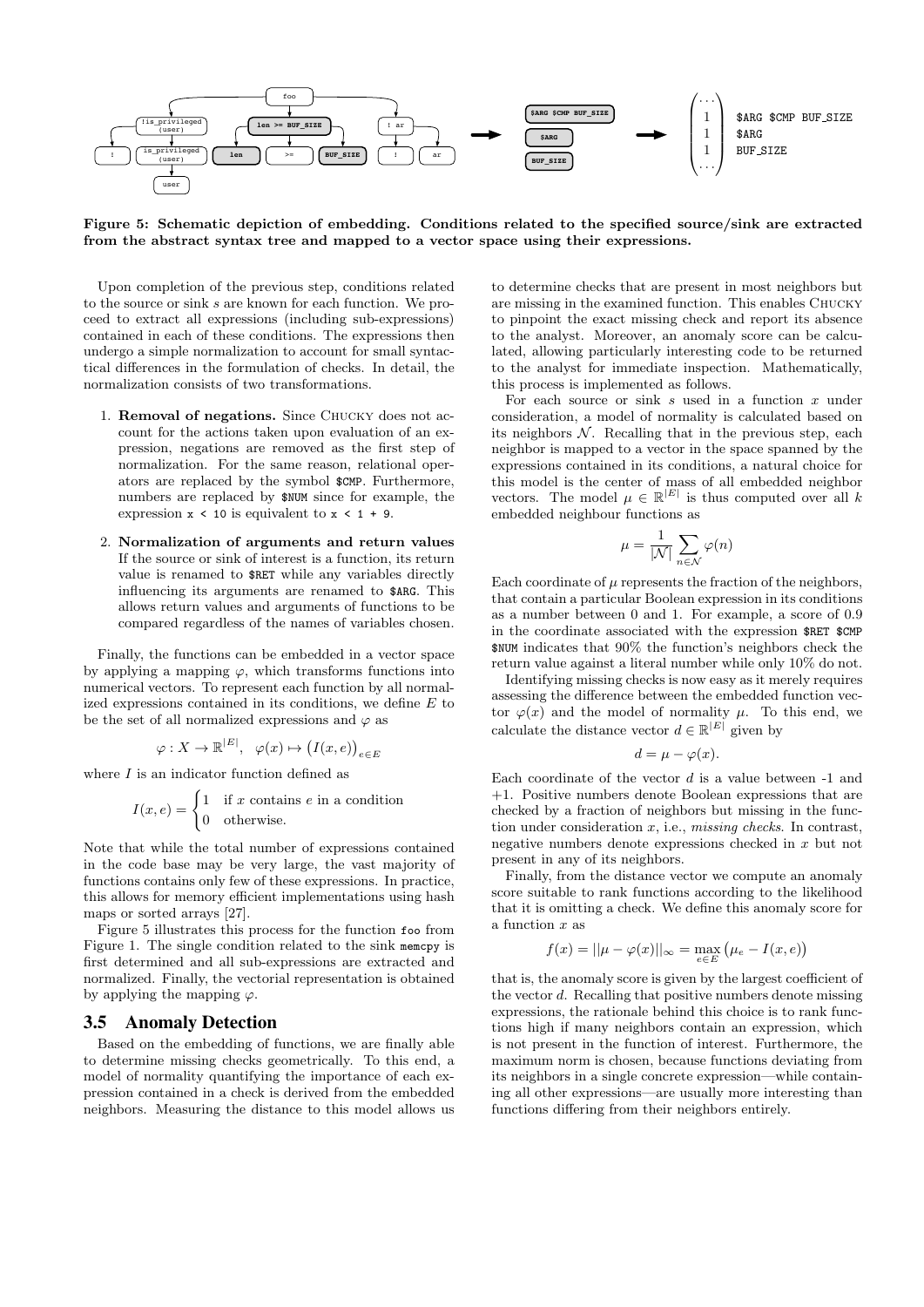## 4. EMPIRICAL EVALUATION

We proceed to evaluate our method on the source code of five popular software projects: Firefox, Linux, LibPNG, LibTIFF and Pidgin. In particular, we are interested in Chucky's detection performance when tasked to identify missing checks as well as its practical value in real source code audits. We begin by conducting a controlled experiment (Section 4.1) involving artificial as well as real missing checks leading to vulnerabilities discovered in the past. Finally, we study our method's ability to assist in the discovery of previously unknown vulnerabilities by providing case studies (Section 4.2).

#### 4.1 Missing Check Detection

To evaluate the detection performance of Chucky, the security history of each of the five projects is reviewed. In each code base, we uncover cases where a security check is present in many functions but omitted in others, thus causing vulnerabilities.

In all but one case, these vulnerabilities are critical, allowing an attacker to fully compromise the software. Additionally, we take care to choose samples involving different cases of vulnerabilities, e.g., missing checks for security logic, function arguments, function return values. In the following we provide a detailed description of our dataset. Table 1 summarizes this information.

- Firefox. The JavaScript engine of the popular Web browser Firefox (version 4.0) contains 5,649 functions and 372,450 lines of code. A failure to check the number of arguments passed to native code implementations of JavaScript functions (i.e., the parameter argc) leads to a use-after-free vulnerability (CVE-2010-3183). Ten utility functions implementing array operations perform the same security check to avoid this.
- Linux. The filesystem code of the Linux operating system kernel (version 2.6.34.13) contains 19,178 functions and 955,943 lines of code. A missing check before setting an ACL allows to bypass file system permissions (CVE-2010-2071). The check involves the parameter dentry and its structure field dentry->d\_inode. Eight functions of different filesystems implement a corresponding security check correctly.
- LibPNG. The image processing library LibPNG (version 1.2.44) contains 437 functions and 40,255 lines of code. A missing check of the PNG chunk's size (i.e., the parameter length) results in a memory corruption (CVE-2011-2692). Nineteen functions processing PNG chunks perform the same critical check to avoid this.
- LibTIFF. The image processing library LibTIFF (version 3.9.4) contains 609 functions and 33,335 lines of code. Missing checks of the length field of TIFF directory entries (i.e., the parameter dir and its field dir->tdir\_count) lead to two independent stack-based buffer-overflows (CVE-2006-3459 and CVE-2010-2067). Nine functions processing TIFF directory entries perform a security check to avoid this problem.
- Pidgin. The instant messaging library of the popular instant messenger Pidgin (version 2.7.3) contains 7,390 functions and 332,762 lines of code. A missing check of



(b) AUC (Minimal Detection Rate)

Figure 6: Detection performance for the five projects with neighborhoods of different size.

the return value of the internal base64-decoding routine purple\_base64\_decode leads to a denial-of-service vulnerability (CVE-2010-3711). Eighteen functions parsing network data in Pidgin perform a corresponding security check correctly to avoid this.

For each code base we begin our evaluation by patching the known vulnerabilities. We then proceed to create several experiments in a round-robin fashion for each security check, where we remove the check from one function while leaving all other functions untouched. Vulnerabilities are thus deliberately introduced in order to allow us to measure our methods ability to identify them.

Chucky is then employed to rank functions by analyzing their use of the source or sink requiring validation. Note that while only those functions known to be vulnerable or non-vulnerable are included in the ranking, the entire code base is considered for neighborhood selection. The experiment thus reflects the situation encountered in practice and performs no simplifications.

These experiments allow us to assess our method's ability to rediscover those vulnerabilities reported to the projects in the past but go one step further by exploring Chucky's capability to discover artificially introduced vulnerabilities. In total, the dataset allows us to perform 64 experiments independently (see last column of Table 1).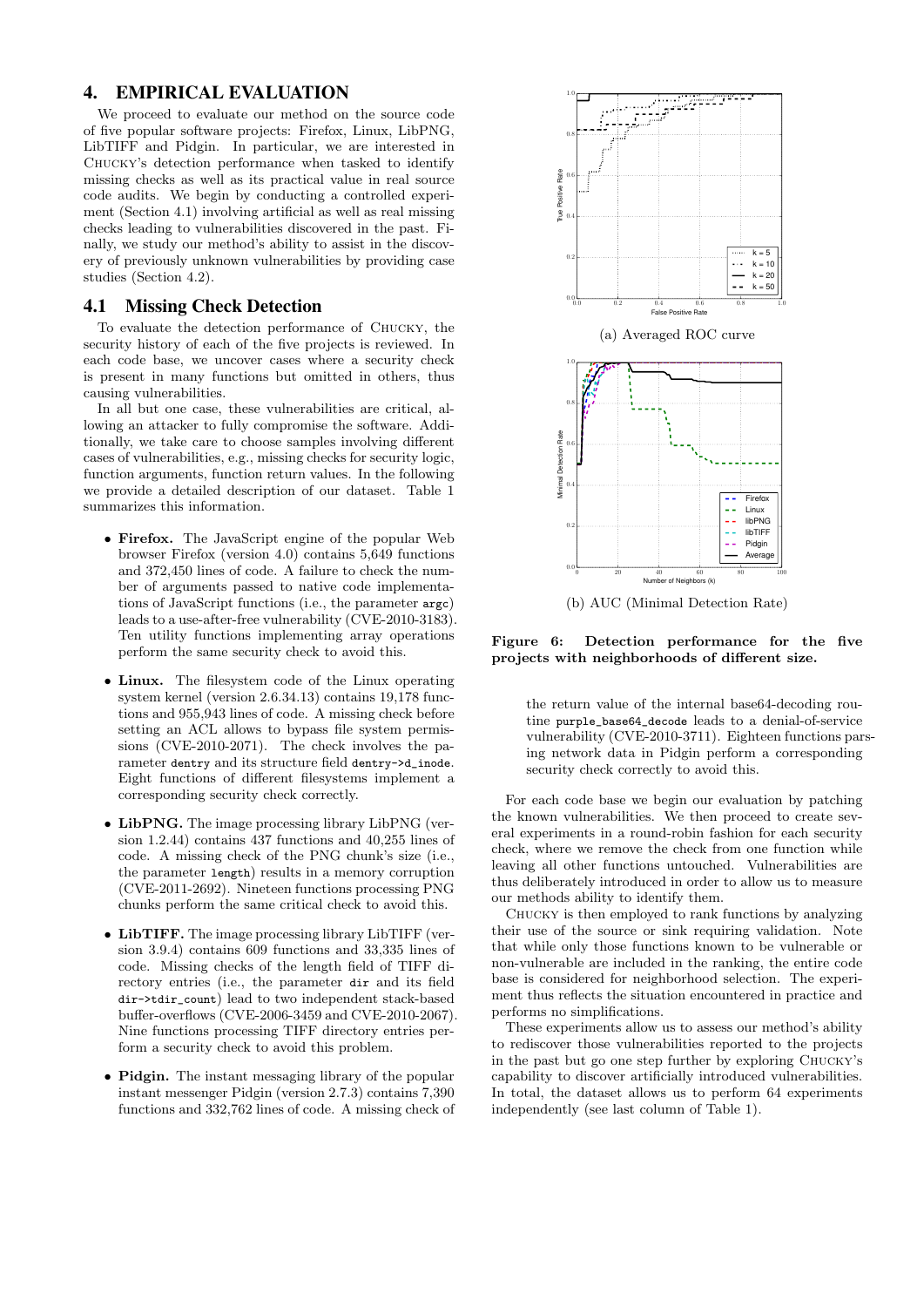| Project         | Component         | Vulnerability | $_{\rm LOC}$ | $\#$ functions | $\#$ with check |
|-----------------|-------------------|---------------|--------------|----------------|-----------------|
| Firefox 4.0     | JavaScript engine | CVE-2010-3183 | 372450       | 5649           | 10              |
| Linux 2.6.34.13 | Filesystem code   | CVE-2010-2071 | 955943       | 19178          | 8               |
| LibPNG 1.2.44   | Entire library    | CVE-2011-2692 | 40255        | 473            | 19              |
| LibTIFF 3.9.4   | Entire library    | CVE-2010-2067 | 33335        | 609            | 9               |
| Pidgin $2.7.3$  | Messaging         | CVE-2010-3711 | 332762       | 7390           | 18              |

Table 1: Overview of our dataset. For each project the missing-check vulnerability, the lines of code (LOC), the number of functions and the number of functions involving the check is listed.

Figure 6(a) shows the ROC curves of our method averaged over all projects for neigborhoods of different size  $k$ , where the detection rate is plotted against the false-positive rate for different thresholds. For low values of k, such as  $k =$ 5, already 50% of the missing checks can be detected with few false positives. With increasing  $k$ , CHUCKY is able to identify more missing conditions, where finally almost all missing checks in the five code bases are detected with  $k =$ 20 at a detection rate of 96%.

We further investigate the effect of the number of neighbors on the detection performance by generating individual ROC curves for values of k between 1 and 100 using the *Area* Under Curve (AUC) as a performance measure  $[2]$ . Figure 6(b) shows the results of this experiment. For  $k = 25$ we attain perfect results across all code bases allowing all vulnerabilities to be detected with no false positives. While we do not assume that an optimal choice of  $k$  exists for arbitrary code bases, for the projects under consideration, the average number of functions operating in a similar context thus seems to be around 25. For all further evaluations we thus fix  $k$  to 25.

Moreover, we can observe that for those code bases where APIs have been insecurely used (Firefox, LibPNG, LibTIFF and Pidgin), the maximum performance is achieved when  $k$ is chosen above a certain threshold. This confirms that in these cases, the majority of functions employing the source or sink perform the security check, thus making neighborhood discovery rather dispensable. In the case of Linux, where missing checks in security logic need to be identified, the performance drops when  $k$  becomes too large. We examine this case in detail and find that the source dentry is used many times across the code base while a security check is only required in few cases. Neighborhood discovery thus becomes essential in order to create a model of normality only from functions that operate in a similar context.

This quantitative evaluation demonstrates the potential of Chucky. All of the considered vulnerabilities are successfully identified by our method and would have been spotted if Chucky had been applied to the respective software projects in the past.

## 4.2 Discovery of Vulnerabilities

First and foremost, Chucky is designed to assist an analyst in day-to-day auditing. In the following, we therefore study our method's ability to assist in the discovery of previously unknown vulnerabilities in practice. In particular, we describe how 7 previously unknown vulnerabilities have been discovered by applying Chucky on two real-world projects, namely, LibTIFF and Pidgin. We have conducted further studies uncovering 5 more unknown vulnerabilities. For the sake of brevity however, we omit these and details of the vulnerabilities here.

To ensure that all vulnerabilities found by Chucky are previously unknown, we update the code of both software projects to the most recent version. At the time of writing, these are version 4.0.3 for LibTIFF and 2.10.6 for Pidgin.

#### *4.2.1 LibTIFF Case Study*

In the first case study, we employ Chucky to uncover vulnerabilities in LibTIFF, an image processing library and suite of tools for the Tagged Image File Format (TIFF). Image processing libraries are a popular target for attackers as parsing images securely is a challenging task. In particular, integer overflow vulnerabilities when dealing with image dimensions (i.e., image width and height) are a common problem. We therefore use Chucky to rank all functions of the code base according to anomalous use of any parameters or local variables named width, height, w or h.

| $\mathbf{1}$   | static int                                       |
|----------------|--------------------------------------------------|
| $\overline{2}$ | tiffcvt(TIFF* in, TIFF* out)                     |
| 3              | €                                                |
| $\overline{4}$ | uint32 width, height; /* image width & height */ |
| 5              | uint16 shortv;                                   |
| 6              | float floatv;                                    |
| $\overline{7}$ | char *stringv;                                   |
| 8              | uint32 longv;                                    |
| 9              | uint16 v[1];                                     |
| 10             |                                                  |
| 11             | TIFFGetField(in, TIFFTAG_IMAGEWIDTH, &width);    |
| 12             | TIFFGetField(in, TIFFTAG_IMAGELENGTH, &height);  |
| 13             |                                                  |
| 14             | CopyField(TIFFTAG_SUBFILETYPE, longv);           |
| 15             | $\lceil \ldots \rceil$                           |
| 16             | if(process_by_block && TIFFIsTiled( in ))        |
| 17             | return(cvt_by_tile(in, out));                    |
| 18             | else if( process_by_block )                      |
| 19             | return(cvt_by_strip(in, out));                   |
| 20             | else                                             |
| $^{21}$        | return(cvt_whole_image(in, out));                |
| 22             | }                                                |
|                |                                                  |

Figure 7: Missing checks of the variables width and height in the function tiffcvt.

From the 74 functions dealing with these variables, Chucky reports only a single function with an anomaly score of 100%. We examine the reported function tiffcvt (Figure 7) to find that the width and height fields are obtained directly from the image file at lines 11 and 12 and are not checked. Chucky reports that all neighbors of the function perform a check on the variable height while 79% additionally perform a check on the variable width.

Indeed, this missing check leads to an integer overflow when calling the function cvt\_by\_strip shown in Figure 8, for which 50% of its neighbors suggest an additional check for the width field. Triggering this overflow, a buffer smaller than expected can be allocated at line 11, resulting in a heap-based buffer overflow when calling TIFFReadRGBAStrip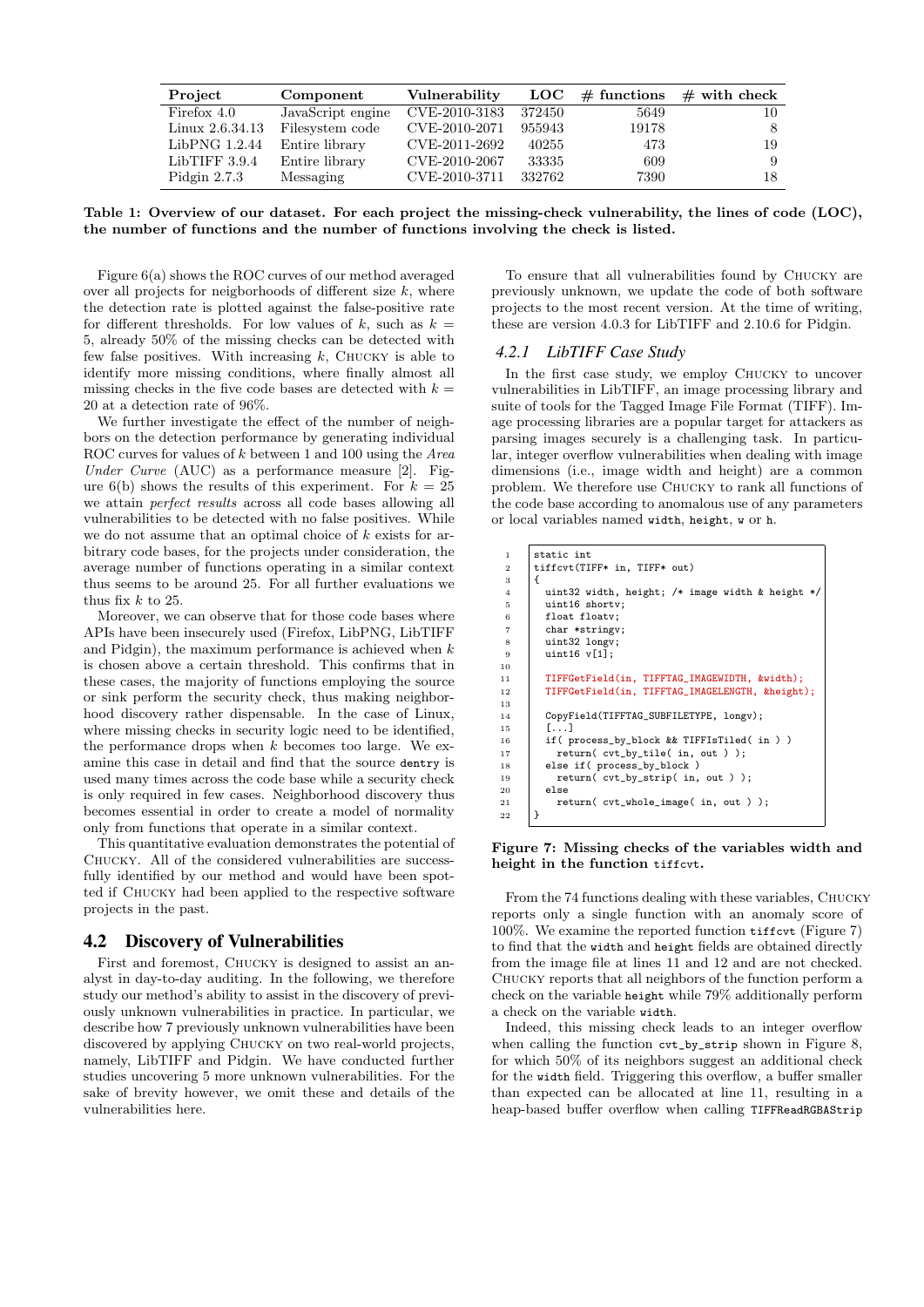| Score | Source File              | <b>Function Name</b> |
|-------|--------------------------|----------------------|
| 0.92  | tools/thumbnail.c        | initScale            |
| 0.88. | tools/rgb2ycbcr.c        | cytRaster            |
| 0.88  | tools/rgb2ycbcr.c        | setupLuma            |
| 0.88  | tools/ycbcr.c            | setupLuma            |
| 0.84  | tools/pal2rgb.c          | main                 |
| 0.84  | tools/tiff2bw.c          | main                 |
| 0.80  | libtiff/tif_print.c      | TIFFPrintDirectory   |
| 0.80  | $tools/raw2\text{tff.c}$ | guessSize            |
| 0.76  | tools/gisv.c             | svRGBContig          |
| 0.76  | tools/sgisv.c            | svRGBSeparate        |

Table 2: Top ten functions returned for the sink TIFFmalloc. All 10 functions fail to check the return value of the sink. Vulnerabilities are indicated by dark shading.

```
1 static int<br>
2 \quad \begin{array}{c} 1 \\ \text{cut\_by\_str} \end{array}2 cvt_by_strip( TIFF *in, TIFF *out )
 3
 \begin{array}{c|c} 4 & \phantom{0} 4 \\ 5 & \phantom{0} \end{array}uint32* raster; /* retrieve RGBA image */
 6 uint32 width, height; /* image width & height */
 7 \mid 1 \cdot8 TIFFGetField(in, TIFFTAG_IMAGEWIDTH, &width);
9 TIFFGetField(in, TIFFTAG_IMAGELENGTH, &height);<br>10 /* Allocate strip buffer */
            /* Allocate strip buffer */
11 \vert raster = (uint32*)
12 _TIFFmalloc(width*rowsperstrip*sizeof (uint32));
13 if (raster == 0) {
14 TIFFError(TIFFFileName(in),<br>15 Wo space for ras
15 Wo space for raster buffer");<br>16 return (0);
               return (0);\begin{array}{c|c} 17 & \rightarrow \end{array} \begin{array}{c} 18 \end{array} \begin{array}{c} \text{for}(100) \end{array}18 for(row=0;ok&&row<height;row+=rowsperstrip )
19 { [...]
20 /* Read the strip into an RGBA array */<br>21 if (!TIFFReadRGBAStrip(in.row.raster))
21 if (!TIFFReadRGBAStrip(in,row,raster)) {<br>22 [...]
\begin{array}{c|c} 22 & \dots \\ 23 & \dots \end{array}\rightarrow [...]2425 | _TIFFfree( raster ); [...]
\begin{array}{c|c}\n 26 \\
 27 \\
 \end{array} return ok;
27 }
```
Figure 8: Integer overflow in the function cvt\_by\_strip caused by the missing check in the caller tiffcvt. In effect, a buffer overflow results when calling TIFFReadRGBAStrip.

on line 21.Chucky thus leads us almost directly to a possibly exploitable memory corruption vulnerability.

In a second example, our method is used to uncover NULL pointer dereferenciations. To this end, all functions of the code base are analyzed for missing or unusual checks for \_TIFFMalloc, a simple wrapper around malloc.

In total 237 functions call \_TIFFMalloc. Table 2 shows the top ten of these functions ranked by our method according to anomalous use of \_TIFFMalloc. In each of the ten cases, Chucky reports that a check for the return value (expression \$RET) is performed by the vast majority of neighbors, while it is missing in the identified functions. Note, that at no point, the checks required for the use of \_TIFFMalloc have been specified explicitly; instead CHUCKY leverages the information distributed across the code base to determine these security checks automatically. We confirm the missing checks in all ten cases. In four of these, the omitted check allows attackers to cause a denial-of-service condition by pro-

```
1 cvtRaster(TIFF* tif, uint32* raster,<br>2 uint32 width, uint32 heigh
                       uint32 width, uint32 height)
\begin{array}{c} 3 \\ 4 \end{array} \begin{array}{c} \end{array}\begin{array}{c|c} 4 & \text{uint32 y;} \\ 5 & \text{tstrip_t} \end{array}tstrip = 0;
\begin{array}{c|c} 6 & \text{tsize\_t cc, acc} \\ 7 & \text{unsigned chark} \end{array}unsigned char* buf:
8 uint32 rwidth = roundup(width, horizSubSampling);
9 uint32 rheight = roundup(height, vertSubSampling)<br>10 uint32 nrows = (rowsperstrip > rheight ?
10 uint32 nrows = (rowsperstrip > rheight ?<br>
theight : rowsperstrip):
11 rheight : rowsperstrip);<br>12 uint32 rnrows = roundup(nrows.vertSubSam
            uint32 rnrows = roundup(nrows,vertSubSampling);
13
14 \vert cc = rnrows*rwidth + 2*((rnrows*rwidth) /
15 (horizSubSampling*vertSubSampling));
16 buf = (\text{unsigned char*})_TIFFmalloc(cc);
17 // FIXME unchecked malloc<br>18 for (y = height; (int32)
            for (y = height; (int32) y > 0; y == nrows){
19 \text{uint32 nr} = (\text{y} > \text{nrows ? nrows : y});<br>20 \text{cvtStrin}(\text{buf. raster} + (\text{y-1})*\text{width.})20 cvtStrip(buf, raster + (y-1)*width, nr, width);
21 | nr = roundup(nr, vertSubSampling);
22 acc = nr*rwidth + 2*((nr*rwidth)/<br>23 (horizSubSampling*vertSubSamplin
23 (horizSubSampling*vertSubSampling));<br>24 if(!TIFFWriteEncodedStrip(tif,strip++
24 if(!TIFFWriteEncodedStrip(tif,strip++,<br>25 buf,acc)){
25 buf,acc)){<br>26 buf): return (0):
              _TIFFfree(buf); return (0);
27 }
\begin{array}{c|c} 28 & \\ 29 & \end{array} ]
            _TIFFfree(buf); return (1);
30 }
```
Figure 9: A missing check detected in the function cvtRaster of the library LibTIFF.

viding specifically crafted input, whereas in other cases, only a software defect is identified.

As an example, let us consider the function cvtRaster shown in Figure 9. This function provides an illustrative example because the programmer confirms that the return value of \_TIFFMalloc requires validation in the comment on line 17. In this particular case, the method reports that 85% of the function's neighbors validate the return value and 40% compare it to the constant NULL. No other Boolean expression is found to consistently occur across all neighbors in more than 30% of the cases. Furthermore, from all symbols used in the function, the deviation in its use of \_TIFFMalloc is most pronounced. The function is thus among the top 15% in the global ranking and thus Chucky points the analyst to vulnerability even if an interest in \_TIFFMalloc is not expressed explicitly.

#### *4.2.2 Pidgin Case Study*

In the second case study, we employ Chucky to uncover two denial-of-service vulnerabilities in Pidgin's implementation of the Microsoft Instant Messaging Protocol. In particular, we find that a vulnerability exists allowing users to remotely crash the instant messengers without requiring cooperation from the victims side. As starting point for our analysis, we review the C standard library for commonly used functions, which crash upon reception of a NULL pointer as an argument. As an example, the sinks atoi and strchr are chosen and Chucky is employed to rank all functions according to missing or faulty checks for these sinks.

Table 3 shows all functions with an anomaly score of over 50%, that is, cases where more than half of the neighbors suggest a check to be introduced. Furthermore, in all cases, Chucky indicates that the arguments passed to the sinks need to be checked. With this information, we are able to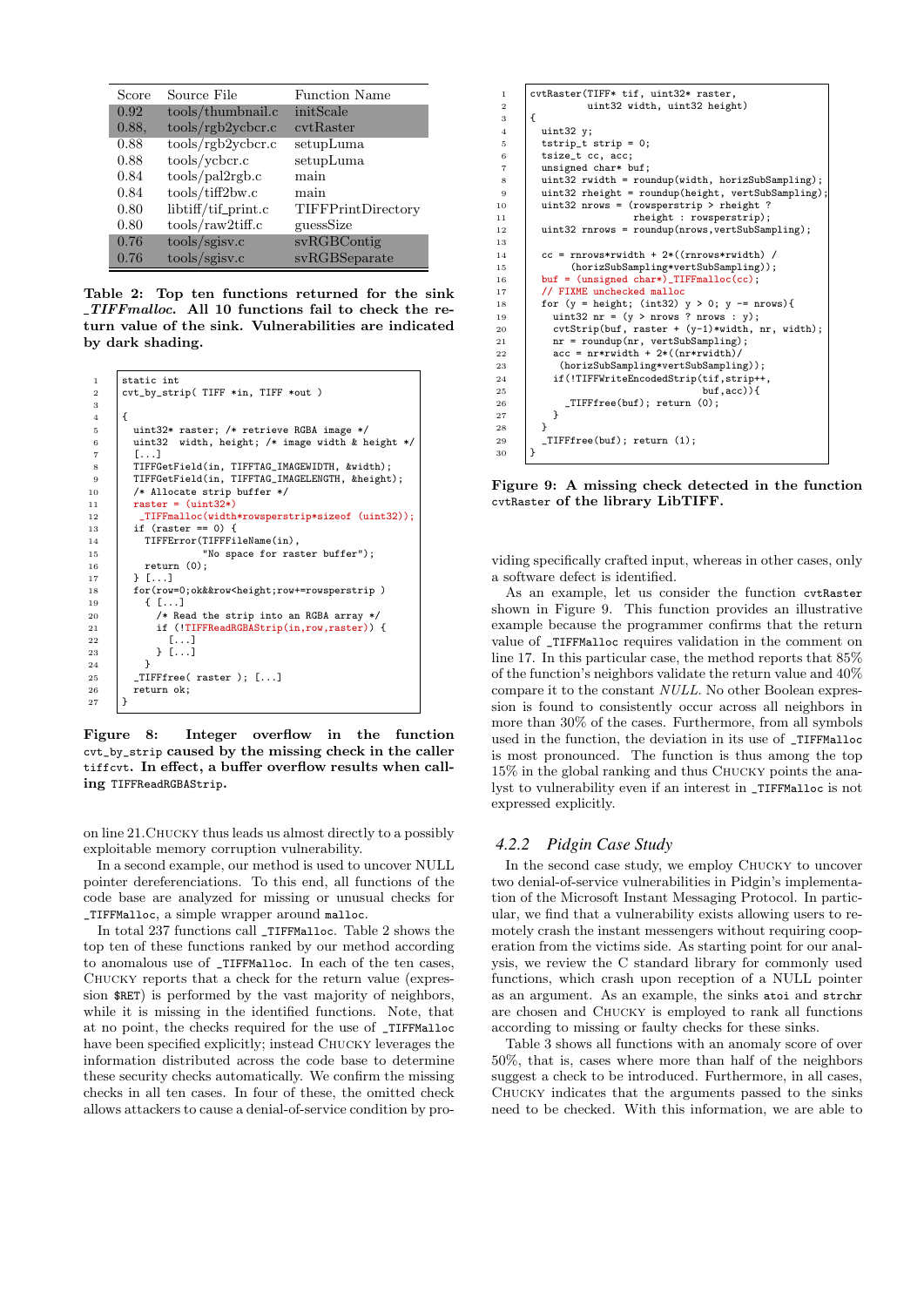| Score | Source File   | <b>Function Name</b>      |
|-------|---------------|---------------------------|
| 0.84  | msn.c         | msn_normalize             |
| 0.76  | oim.c         | msn_oim_report_to_user    |
| 0.72  | oim.c         | msn_parse_oim_xml         |
| 0.72  | msnutils.c    | msn_import_html           |
| 0.64  | switchboard.c | msn_switchboard_add_user  |
| 0.64  | slpcall.c     | $msn_slp_sip_recv$        |
| 0.60  | msnutils.c    | msn_parse_socket          |
| 0.60  | contact.c     | msn_parse_addr_contacts   |
| 0.60  | contact.c     | msn_parse_each_member     |
| 0.60  | command.c     | msn_command_from_string   |
| 0.56  | msg.c         | msn_message_parse_payload |

Table 3: Top ten functions returned for the sinks atoi and strchr in Pidgin's implementation of the Microsoft Instant Messenger Protocol. Vulnerabilities are indicated by dark shading.

discover two cases among the top ten missing checks allowing attackers to remotely crash Pidgin.

#### *First Example.*

For the function msn\_parse\_oim\_xml shown in Figure 10, Chucky reports that 72% of its neighbors validate arguments passed to atoi while this function does not. Indeed, this is the case on line 19 where the variable unread is passed to atoi unchecked. Moreover, Chucky reports that 75% of the function neighbors check the return value of xmlnode\_get\_data while this function does not. Combined, these two missing checks allow Pidgin to be crashed by sending an XML-message with an empty "E/UI" node. This causes xmlnode\_get\_data to return a NULL pointer on line 13, which is then propagated to atoi resulting in a crash.

```
\begin{array}{c|c} 1 & \text{static void} \\ 2 & \text{msn parse o} \end{array}2 msn_parse_oim_xml(MsnOim *oim, xmlnode *node)
 3 \mid \{4 xmlnode *mNode;<br>5 xmlnode *in noc5 xmlnode *iu_node;
 6 MsnSession *session = oim->session;
          [ \ldots ]8 iu_node = xmlnode_get_child(node, "E/IU");
\frac{9}{10}if(iu\_node != NULL &11 | purple_account_get_check_mail(session->account))
\frac{12}{13}char *unread = xmlnode get data(iu_node);
14 \vert const char *passports \vert 2 \vert =
15 { msn_user_get_passport(session->user) };<br>16 const char *urls[2] =
16 const char *urls[2] =<br>17 { session->passport
                  17 { session->passport_info.mail_url };
18
19 int count = atoi(unread);
20
21 /* XXX/khc: pretty sure this is wrong */
22 \vert if (count > 0)
23 purple_notify_emails(session->account->gc,<br>24 count. FALSE. NIILL.
                                             count, FALSE, NULL,
25 NULL, passports,
26 archives are urls, NULL, NULL);
\begin{array}{c|c} 27 & \text{g-free(unread)}; \\ 28 & \text{g} \end{array}\frac{28}{29}\begin{bmatrix} 1 & \cdots & 1 \\ 1 & 1 & \cdots & 1 \\ 1 & 1 & 1 & \cdots & 1 \end{bmatrix}30^{\circ}
```


#### *Second Example.*

For the function msn\_message\_parse\_payload shown in Figure 11, Chucky reports a failure to check the argument passed to strchr with an anomaly score of 56%. The vulnerable call can be seen on line 15 and can be triggered by sending a message containing the string "Content-Type" immediately followed by two successive carriage return line feed sequences. This causes the variable value to be set to NULL on line 10. This value propagates to strchr on line 15 causing the crash of Pidgin. This vulnerability is particularly interesting as it can be triggered by other users of the MSN service.

```
\begin{array}{cc} 1 & \text{void} \\ 2 & \text{msn} \end{array}2 msn_message_parse_payload(MsnMessage *msg, [...])
 \begin{array}{c|c} 3 & \phantom{0}4 \end{array}[.\,.\,.]\begin{array}{c|c}\n5 & \text{for (cur = elements; *cur != NULL; cur++)} \\
6 & \text{if}\n\end{array}\begin{array}{c|c}\n6 & & 6 \\
7 & & \n\end{array}const char *key, *value; [...]<br>tokens = g strsplit(*cur. ": ". 2):
 8 tokens = g_{\text{strsplit}} (*cur, ";<br>9 key = tokens[0];
\begin{array}{c|c}\n 9 & \text{key} = \text{ tokens}[0]; \\
 \hline\n 10 & \text{value} = \text{ tokens}[1]\n \end{array}value = tokens[1];11 [...]<br>
12 if (!strcmp(key, "Content-Type"))
13 \quad 13 \quad 414 char *charset, *c;<br>15 if ((c = strchr(va
                             \begin{array}{ll} \texttt{if } ((\texttt{c = strchr}(\texttt{value}, \ '; \') ) \ \texttt{!} = \texttt{NULL}) \\ \texttt{\{} \end{array}16 {
\begin{array}{c|c} 17 & & \dots \\ 18 & & \n\end{array}18 }
19 msn_message_set_content_type(msg, value);<br>20 }
20 }
21 else
\frac{22}{23}23 msn_message_set_attr(msg, key, value);
\begin{array}{c|c}\n 24 & & & \n\hline\n 25 & & & \n\hline\n \end{array} \begin{array}{c}\n 24 \\
 25\n \end{array}g_strfreev(tokens);
\frac{26}{27}27 g_{\text{a}} g_strfreev(elems);<br>28 /* Proceed to the
28 /* Proceed to the end of the "\r\n\r\n" */<br>29 <br>tmp = end + strlen(body dem).
               tmp = end + strlen(body_dem);30 \quad 1 \quad 5 \ldots31 | g_free(tmp_base);
32 }
```
Figure 11: Missing check in the function msn\_message \_parse\_payload of the instant messenger Pidgin.

## 5. LIMITATIONS

Similar to other methods for the discovery of security flaws, Chucky cannot overcome the inherent limitations of vulnerability identification. While our method is able to expose missing security checks effectively, it cannot verify whether these truly lead to vulnerabilities in practice. This limitation, however, can be alleviated by the analyst, as he can guide the search for vulnerabilities by only inspecting security-critical sources and sinks, such as common memory, network and parsing functions. As our experiments demonstrate, this often enables Chucky to pinpoint missing checks related to vulnerabilities with little manual effort.

In contrast to other methods, Chucky does not require external information or code annotations to identify missing checks. The method is capable of operating on the code base of a software project alone. This advantage comes at price: our approach is based on the assumption that the majority of checks in a code base are correct and missing checks are rare. While this assumption holds true for mature software projects, it is not necessary satisfied by software at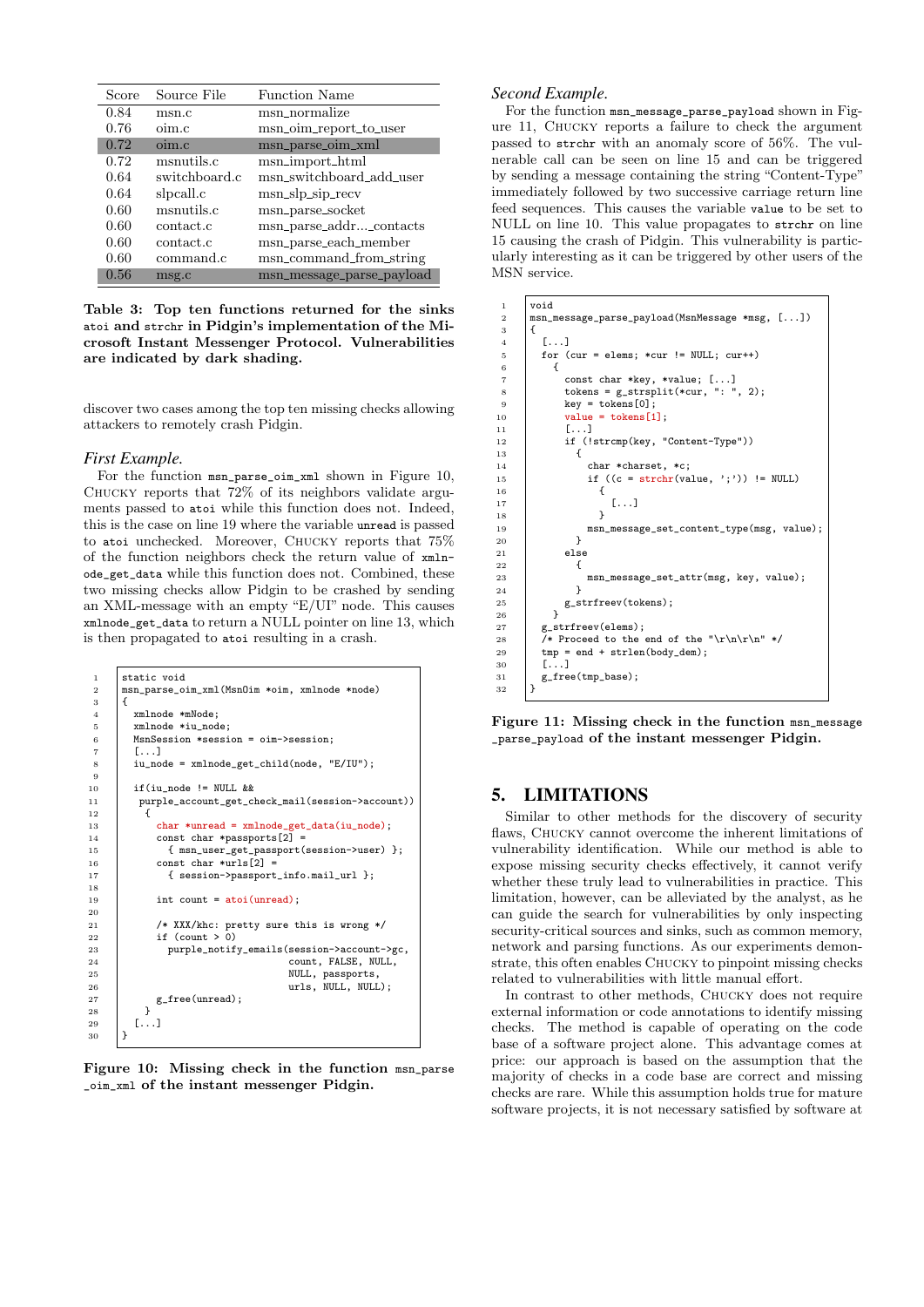an early stage of development. Consequently, Chucky is better suited for finding vulnerabilities in stable code.

It is also important to note that Chucky makes no attempts to evaluate expressions. Semantically equivalent checks thus cannot be detected, which may lead to false positives in practice. Moreover, our method is only able to detect checks if they are missing entirely and cannot detect checks performed too late. Combining our method with existing techniques from data flow analysis and symbolic execution therefore seems to be an interesting direction for future work.

Finally, there exist many types of vulnerabilities that have no relation to missing checks and thus cannot be exposed by Chucky. Nonetheless, it is a common practice of developers to add checks before potential vulnerabilities and securitycritical code, for example for protecting buffers, limiting access to resources or changing the program flow. All these checks can be exposed by Chucky and hence our method addresses a wide range of possible security flaws.

# 6. RELATED WORK

The theory and practice of finding vulnerabilities in software is a classic field of computer security. Due to their generic nature, missing-check vulnerabilities border on a wide range of previous research. In the following, we point out relations to this work and related approaches.

#### *Static Code Analysis.*

In practice, checking tools such as Microsoft PREfast [15] or PScan [5] are used to statically find vulnerabilities in source code. These tools possess built-in information about correct API usage and common programming mistakes, which severely limits the kind of vulnerabilities these tools can detect. An alternative route is taken by scanners such as Splint [7], which allow code annotations to be supplied by analysts. However, creating these annotations and rules regarding API usage is both time consuming and challenging as it requires an intimate understanding of both internal and external APIs of a target program.

Several approaches seize the idea of inspecting the temporal properties of API usage [e.g., 6, 16, 38] and attempt to provide this information across projects [e.g., 10, 43]. Such properties would, for instance, indicate that a lock function call usually is followed by a call to the unlock function. Software defects can thus be detected by identifying anomalies, which do not comply with the derived set of rules. Conditions, however, are not analyzed and therefore, these approaches are not suited for finding missing checks.

Tan et al. [34] analyze API call sequences to identify necessary security checks whereas the mapping between a specific check and the event that is required to be checked is specified in advance. Similarly, Livshits et al. [18] focus on inferring information flow specifications by modelling propagation graphs. In contrast, Chucky attempts to find missing checks in a more general scope and without additional specification of the sensitive code regions or functions.

Other work goes one step further and makes use of additional auxiliary information like software revision histories [19, 40] or different API implementations [32]. Similar to Chucky, Son et al. [31] intend not to make use of annotations or any external specifications. Instead they rely on software engineering patterns commonly used in web applications and SQL queries that alter the database as securitysensitive events. Therefore, this approach is tightly bound

to web applications while Chucky can be applied in any programming environment if a suitable parser is available.

In many approaches, infrequent but correct patterns might cause false positives due to a biased notion of normality. Thummalapenta and Xie [35] address this by introducing alternative patterns. We discussed this limitation with respect to Chucky in Section 5. Another more general method coined as vulnerability extrapolation [41, 42] learns from known security flaws and finds locations that might exhibit a similar vulnerability. We build on this method for the neighborhood discovery described in Section 3.2.

#### *Taint Analysis and Symbolic Execution.*

Taint analysis or taint tracking is a method for performing information flow analysis. Data of interest is "tainted" and tracked from a source through the system to a specified sink. In principle one differentiates between static and dynamic taint analysis. Dynamic taint tracking has been used for the discovery of vulnerabilities [e.g., 23, 37]. However, since Chucky is strictly operating on source code, we do not discuss dynamic approaches at this point. Static taint tracking has been effectively used for detecting vulnerabilities such as format string vulnerabilities in C programs [30] or SQL injections and cross-site scripting [13, 17].

Nevertheless, taint analysis implies some limitations that come down to its passive view on the data flow. Symbolic execution can overcome these by actively exploring the code's state space and execution paths [1, 4, 9, 37]. Due to this state exploration, symbolic execution becomes intractable without heuristics to reduce the number of branches that need to be analyzed. As a result it hardly can be used for code auditing in practice [11].

## 7. CONCLUSIONS

Vulnerabilities in software are a persistent problem and one of the root causes of many security incidents. Discovering security flaws is a challenging and often daunting task, as automatic approaches are inherently limited in spotting vulnerable code. As a remedy, we introduce Chucky in this paper, a method that can automatically detect missing checks in software and thereby help to accelerate the manual auditing of source code. Instead of struggling with the limits of automatic approaches, our method aims at assisting a human analyst by providing information about missing security checks and potential fixes. Our evaluation demonstrates the potential of this approach, since we are able to uncover 12 previously unknown vulnerabilities in popular software projects among the first missing checks.

Finally, Chucky can interface with many other techniques for finding vulnerabilities. For example, exposed missing checks might be further analyzed using techniques for fuzzing or symbolic execution. These techniques could allow to narrow down the actual consequences of a missing check and might help to rank detected flaws according to their severity. Moreover, we currently plan to integrate Chucky in a visual development environment and analyze its capabilities to expose missing security checks directly during the development of software.

#### Acknowledgments

The authors acknowledge funding from BMBF under the project PROSEC (FKZ 01BY1145).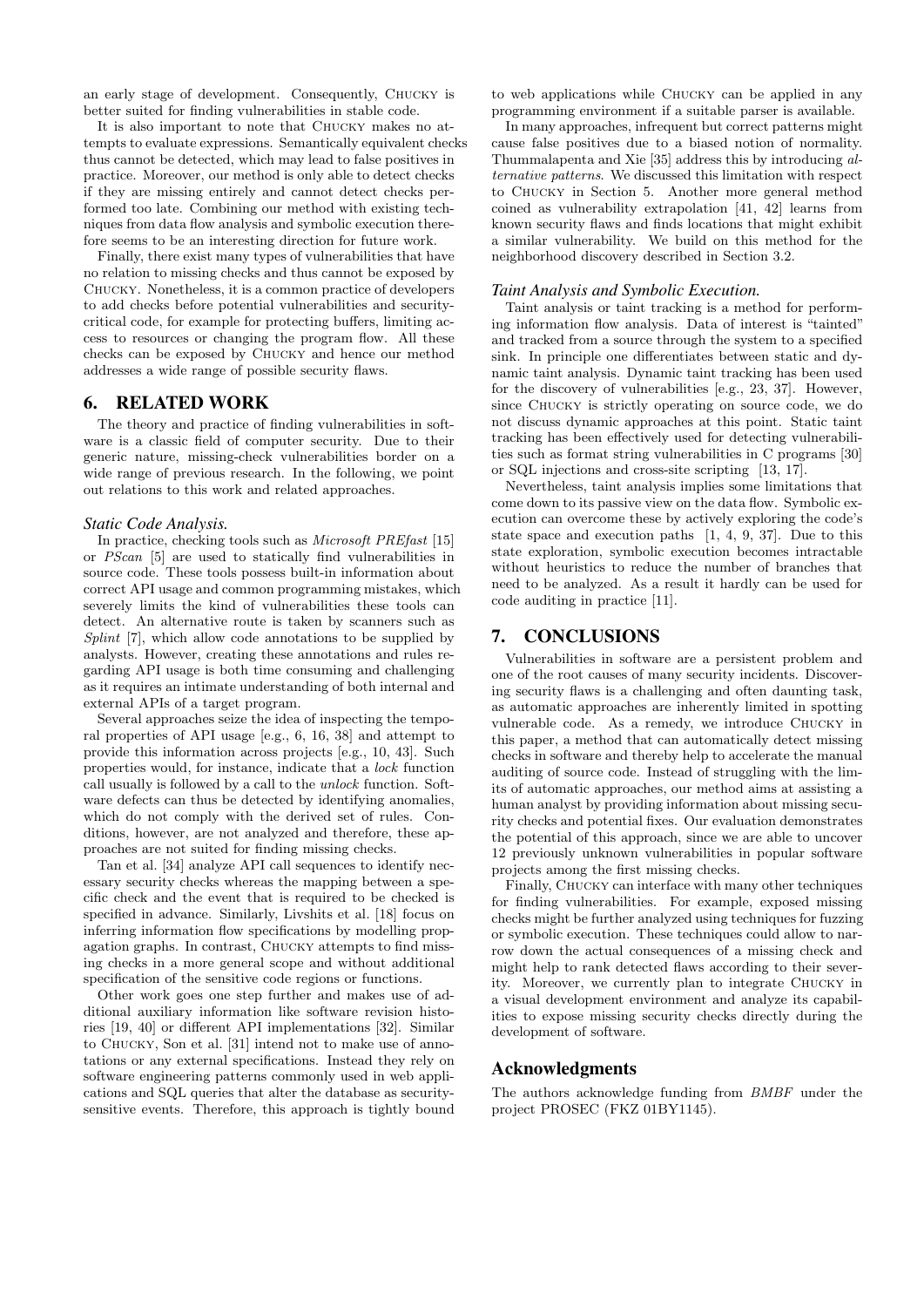#### References

- [1] Avgerinos, T., Cha, S. K., Hao, B. L. T., and Brumley, D. AEG: Automatic Exploit Generation. In Proc. of Network and Distributed System Security Symposium (NDSS) (2011).
- [2] BRADLEY, A. The use of the area under the ROC curve in the evaluation of machine learning algorithms. Pattern Recognition 30, 7 (1997), 1145–1159.
- [3] Chess, B., and Gerschefske, M. Rough auditing tool for security. Google Code, http://code.google. com/p/rough-auditing-tool-for-security/, visited February, 2013.
- [4] COVA, M., FELMETSGER, V., BANKS, G., AND VIGNA, G. Static detection of vulnerabilities in x86 executables. In Proc. of Annual Computer Security Applications Conference  $(ACSAC)$  (2006), pp. 269–278.
- [5] DeKok, A. Pscan: A limited problem scanner for c source files. http://deployingradius.com/pscan/, visited February, 2013.
- [6] Engler, D., Chen, D. Y., Hallem, S., Chou, A., and Chelf, B. Bugs as deviant behavior: A general approach to inferring errors in systems code. In Proc. of ACM Symposium on Operating Systems Principles  $(SOSP)$  (2001), pp. 57–72.
- [7] Evans, D., and Larochelle, D. Improving security using extensible lightweight static analysis. IEEE Software 19, 1 (2002), 42–51.
- [8] Falliere, N., Murchu, L. O., , and Chien, E. W32.stuxnet dossier. Symantec Corporation, 2011.
- [9] Godefroid, P., Levin, M. Y., and Molnar, D. SAGE: whitebox fuzzing for security testing. Communications of the ACM  $55, 3$  (2012), 40–44.
- [10] Gruska, N., Wasylkowski, A., and Zeller, A. Learning from 6,000 projects: lightweight cross-project anomaly detection. In Proc. of the International Symposium on Software Testing and Analysis (ISSTA) (2010), pp. 119–130.
- [11] Heelan, S. Vulnerability detection systems: Think cyborg, not robot. IEEE Security & Privacy 9, 3 (2011), 74–77.
- [12] HOPCROFT, J., AND MOTWANI, R. ULLMANN, J. Introduction to Automata Theory, Languages, and Computation, 2 ed. Addison-Wesley, 2001.
- [13] Jovanovic, N., Kruegel, C., and Kirda, E. Pixy: A static analysis tool for detecting web application vulnerabilities. In Proc. of IEEE Symposium on Security and Privacy (2006), pp. 6–263.
- [14] KUPSCH, J. A., AND MILLER, B. P. Manual vs. automated vulnerability assessment: A case study. In Proc. of Workshop on Managing Insider Security Threats  $(MIST)$  (2009), pp. 83–97.
- [15] Larus, J. R., Ball, T., Das, M., DeLine, R., Fahndrich, M., Pincus, J., Rajamani, S. K., and ¨ VENKATAPATHY, R. Righting software. IEEE Software 21, 3 (2004), 92–100.
- [16] LI, Z., AND ZHOU, Y. PR-Miner: automatically extracting implicit programming rules and detecting violations in large software code. In Proc. of European Software Engineering Conference (ESEC) (2005), pp. 306– 315.
- [17] Livshits, B., and Lam, M. S. Finding security vulnerabilities in java applications with static analysis. In Proc. of USENIX Security Symposium (2005).
- [18] Livshits, B., Nori, A. V., Rajamani, S. K., and BANERJEE, A. Merlin: specification inference for explicit information flow problems. In Proc. of ACM SIG-PLAN International Conference on Programming Languages Design and Implementation (PLDI) (2009).
- [19] Livshits, B., and Zimmermann, T. Dynamine: finding common error patterns by mining software revision histories. In Proc. of European Software Engineering Conference (ESEC) (2005), pp. 296–305.
- [20] Moonen, L. Generating robust parsers using island grammars. In Proc. of Working Conference on Reverse Engineering (WCRE) (2001), pp. 13–22.
- [21] MOORE, H. Security flaws in universal plug and play: Unplug. don't play. Tech. rep., Rapid 7, 2013.
- [22] MULLINER, C., GOLDE, N., AND SEIFERT, J.-P. Sms of death: From analyzing to attacking mobile phones on a large scale. In Proc. of USENIX Security Symposium (2011).
- [23] Newsome, J., and Song, D. Dynamic taint analysis for automatic detection, analysis, and signature generation of exploits on commodity software. In Proc. of Network and Distributed System Security Symposium (NDSS) (2005).
- [24] Oh, J. W. Recent Java exploitation trends and malware. Presentation at Black Hat Las Vegas, 2012.
- [25] Parr, T., and Quong, R. ANTLR: A predicated-LL(k) parser generator. Software Practice and Experience  $25$  (1995), 789–810.
- [26] Portokalidis, G., Slowinska, A., and Bos, H. Argos: an emulator for fingerprinting zero-day attacks for advertised honeypots with automatic signature generation. ACM SIGOPS Operating Systems Review 40, 4 (Apr. 2006), 15–27.
- [27] Rieck, K., and Laskov, P. Linear-time computation of similarity measures for sequential data. Journal of Machine Learning Research  $(\tilde{J}MLR)$  9, Jan (Jan. 2008), 23–48.
- [28] SALTON, G., AND MCGILL, M. J. Introduction to Modern Information Retrieval. McGraw-Hill, 1986.
- [29] Schwartz, E., Avgerinos, T., and Brumley, D. All you ever wanted to know about dynamic taint analysis and forward symbolic execution (but might have been afraid to ask). In Proc. of IEEE Symposium on Security and Privacy (2010), pp. 317–331.
- [30] Shankar, U., Talwar, K., Foster, J. S., and Wagner, D. Detecting format string vulnerabilities with type qualifiers. In Proc. of USENIX Security Symposium (2001), pp. 201–218.
- [31] Son, S., McKinley, K. S., and Shmatikov, V. Rolecast: finding missing security checks when you do not know what checks are. In Proc. of ACM International Conference on Object Oriented Programming Systems Languages and Applications (SPLAŠH) (2011).
- [32] Srivastava, V., Bond, M. D., Mckinley, K. S., and Shmatikov, V. A security policy oracle: Detecting security holes using multiple API implementations. In Proc. of ACM SIGPLAN International Conference on Programming Languages Design and Implementation  $(PLDI)$   $(2011)$ .